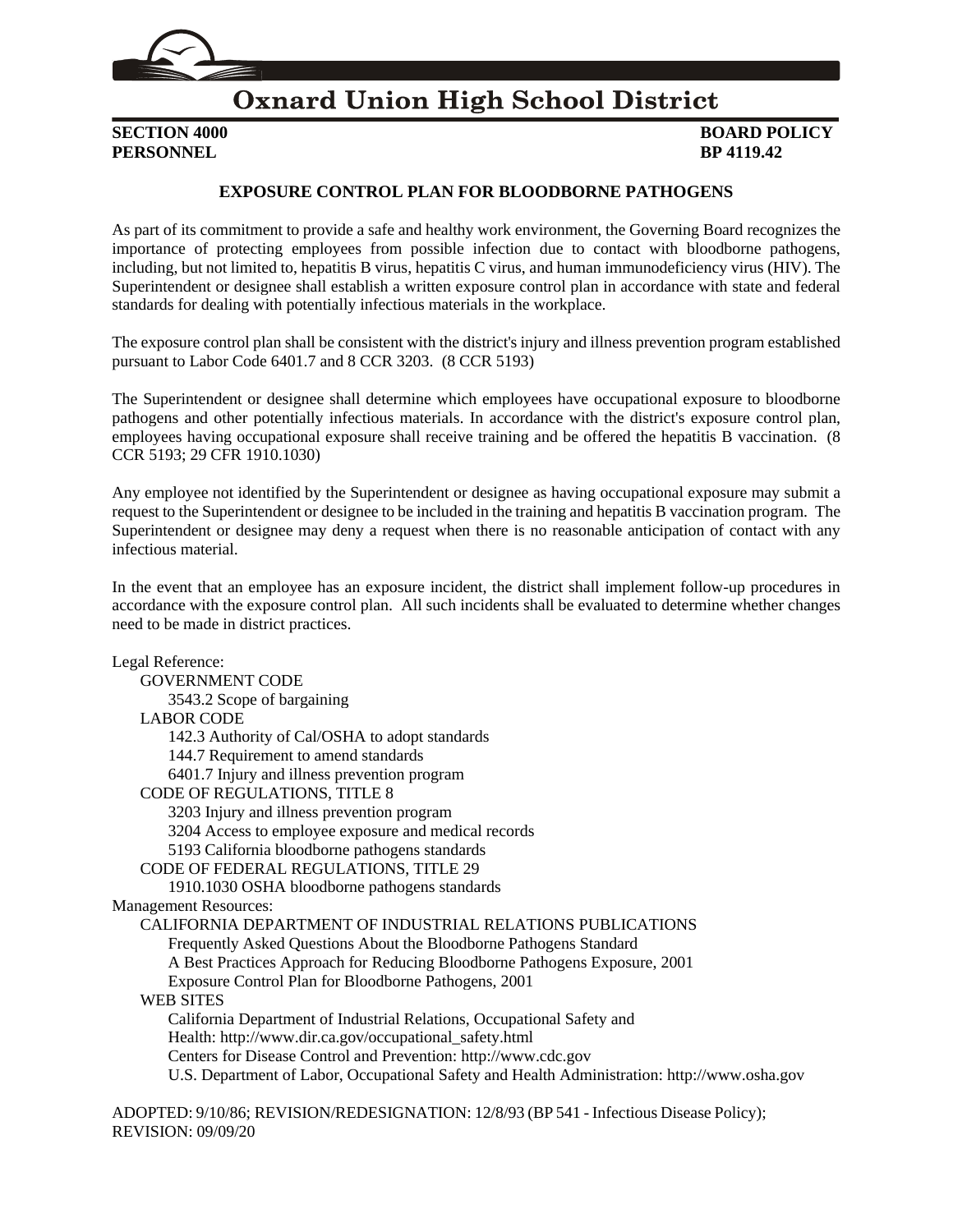

# **Oxnard Union High School District**

**PERSONNEL AR 4119.42**

**SECTION 4000 ADMINISTRATIVE REGULATIONS**

### **EXPOSURE CONTROL PLAN FOR BLOODBORNE PATHOGENS**

#### **Definitions**

Occupational exposure means reasonably anticipated skin, eye, mucous membrane, or parenteral contact with blood or other potentially infectious materials that may result from the performance of an employee's duties. (8 CCR 5193; 29 CFR 1910.1030)

Exposure incident means a specific eye, mouth, other mucous membrane, nonintact skin, or parenteral contact with blood or other potentially infectious materials that results from the performance of an employee's duties. (8 CCR 5193; 29 CFR 1910.1030)

Parenteral contact means piercing mucous membranes or the skin barrier through such events as needlesticks, human bites, cuts, and abrasions. (8 CCR 5193; 29 CFR 1910.1030)

A sharp is any object that can be reasonably anticipated to penetrate the skin or any other part of the body and to result in an exposure incident. (8 CCR 5193)

A sharps injury is any injury caused by a sharp, including, but not limited to, cuts, abrasions, or needlesticks. (8 CCR 5193)

Work practice controls are controls that reduce the likelihood of exposure by defining the manner in which a task is performed. (8 CCR 5193; 29 CFR 1910.1030)

Engineering controls are controls, such as sharps disposal containers, needleless systems, and sharps with engineered sharps injury protection, that isolate or remove the bloodborne pathogens hazard from the workplace. (8 CCR 5193; 29 CFR 1910.1030)

Engineered sharps injury protection is a physical attribute, such as a barrier, blunting, encapsulation, withdrawal, or other effective mechanism, built into a needle device or into a non-needle sharp which effectively reduces the risk of an exposure incident. (8 CCR 5193; 29 CFR 1910.1030)

Personal protective equipment is specialized clothing or equipment worn or used by an employee for protection against a hazard, such as gloves, gowns, laboratory coats, face shields or masks. (8 CCR 5193)

#### **Exposure Control Plan**

The district's written exposure control plan for bloodborne pathogens shall contain at least the following components: (8 CCR 5193; 29 CFR 1910.1030)

- 1. A determination of which employees have occupational exposure to blood or other potentially infectious materials, which shall be made without regard to employees' use of personal protective equipment and shall include a list of:
	- a. All job classifications in which all employees have occupational exposure.
	- b. Job classifications in which some employees have occupational exposure.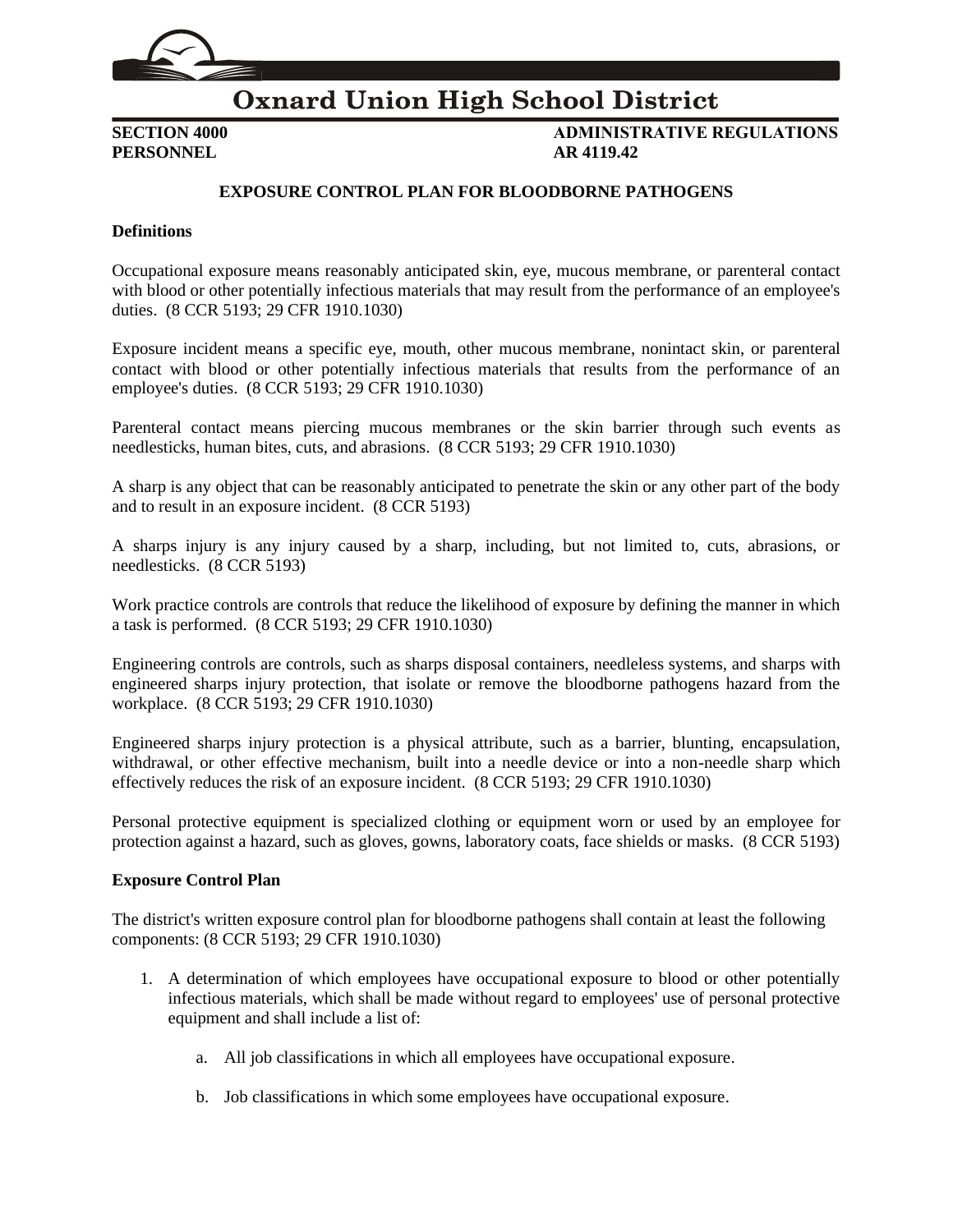- c. All tasks and procedures, or groups of closely related tasks and procedures, in which occupational exposure occurs and which are performed by employees listed in item #1b above.
- 2. The schedule and method of implementing each of the following in accordance with 8 CCR 5193 and this administrative regulation:
	- a. Methods of compliance required by 8 CCR 5193(d) and 29 CFR 1910.1030, including universal precautions, general and specific engineering and work practice controls, and personal protective equipment.
	- b. Hepatitis B vaccination.
	- c. Bloodborne pathogen post-exposure evaluation and follow-up.
	- d. Communication of hazards to employees through information and training.
	- e. Recordkeeping, including medical records, training records, and a log of sharps injuries.
- 3. The district's procedure for documenting the route(s) of exposure and the circumstances under which exposure incidents occurred.
- 4. An effective procedure for gathering information about each exposure incident involving a sharp
- 5. An effective procedure for periodically determining the frequency of use of the types and brands of sharps involved in exposure incidents.
- 6. An effective procedure for identifying currently available engineering controls and selecting such controls, as appropriate, for the procedures performed by employees in their work areas or departments.
- 7. An effective procedure for documenting instances when a licensed healthcare professional directly involved in an employee's care determines that the use of an engineering control would jeopardize the employee's safety or the success of a medical, dental, or nursing procedure involving the employee.
- 8. An effective procedure for obtaining the active involvement of employees in reviewing and updating the exposure control plan with respect to the procedures performed by employees in their respective work areas or departments.

The exposure control plan shall be reviewed and updated at least annually and whenever necessary to: (8 CCR 5193; 29 CFR 1910.1030)

- 1. Reflect new or modified tasks and procedures affecting occupational exposure.
- 2. Reflect changes in technology that eliminate or reduce exposure to bloodborne pathogens and, to the extent that sharps are used in the district, document consideration and implementation of appropriate commercially available needleless systems and needle devices and sharps with engineered sharps injury protection.
- 3. Include new or revised employee positions with occupational exposure.
- 4. Review and evaluate the exposure incidents which occurred since the previous update.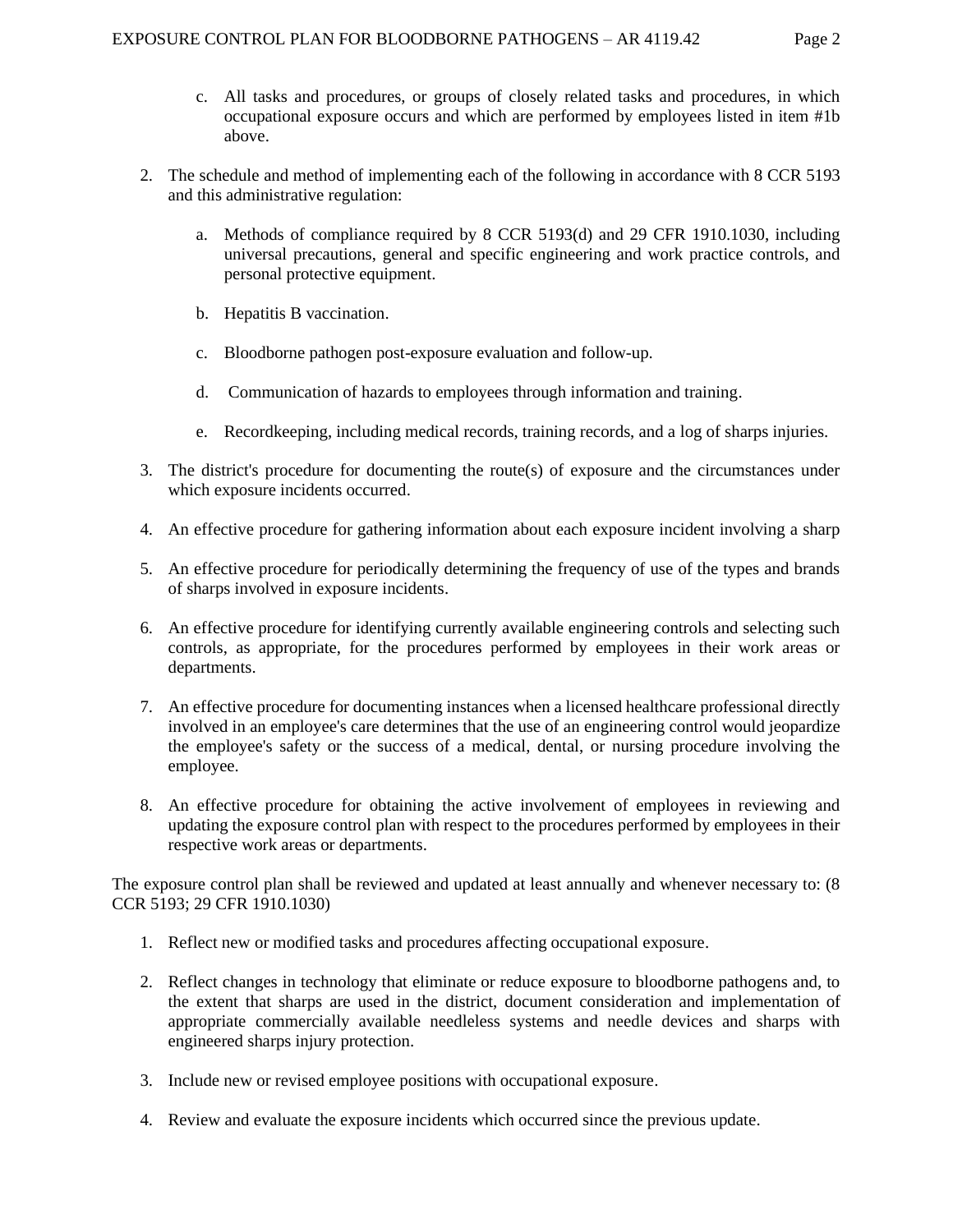5. Review and respond to information indicating that the exposure control plan is deficient in any area.

The district's exposure control plan shall be accessible to employees upon request. (8 CCR 3204(e), 5193; 29 CFR 1910.1030)

#### **Preventive Measures**

The Superintendent or designee shall use engineering controls and work practice controls, as defined above, to eliminate or minimize employee exposure to bloodborne pathogens. Engineering controls and work practice controls shall be evaluated on a regular schedule and, as applicable, maintained, replaced, or updated to ensure their effectiveness. (8 CCR 5193; 29 CFR 1910.1030)

Whenever potential occupational exposure continues to exist after institution of engineering and work practice controls, the district shall provide, at no cost to the employee, appropriate personal protective equipment. (8 CCR 5193; 29 CFR 1910.1030)

Employees shall observe universal precautions to prevent contact with blood or other potentially infectious materials, including, but not limited to, handwashing, proper use of personal protective equipment, and proper disposal or washing of contaminated garments or objects. (8 CCR 5193; 29 CFR 1910.1030)

Any use of needleless systems, needle devices, or non-needle sharps shall adhere to the specific requirements of 8 CCR 5193(d) and 29 CFR 1910.1030.

#### **Pre-Exposure Hepatitis B Vaccination**

The hepatitis B vaccination and vaccination series shall be made available at no cost to all employees who have occupational exposure. The hepatitis B vaccination shall be made available after an employee with occupational exposure has received the required training and within 10 working days of initial assignment, unless the employee has previously received the complete hepatitis B vaccination series, antibody testing has revealed that the employee is immune, or vaccination is contraindicated for medical reasons. (8 CCR 5193; 29 CFR 1910.1030)

Employees who decline to accept the vaccination shall sign the hepatitis B declination statement. (8 CCR 5193; 29 CFR 1910.1030)

The Superintendent or designee may exempt from the pre-exposure hepatitis B vaccine designated first aid providers whose primary job assignment is not the rendering of first aid, provided that the district implements the procedures in its exposure control plan for providing hepatitis B vaccine to all unvaccinated first aid providers who have rendered assistance in any situation involving the presence of blood or other potentially infectious materials and provides appropriate follow-up for those who experience an exposure incident. (8 CCR 5193)

### **Training**

The Superintendent or designee shall ensure that all employees with occupational exposure participate in a training program at the time of initial assignment to tasks where occupational exposure may take place and at least annually thereafter. The training shall be offered during working hours and at no cost to the employee. (8 CCR 5193; 29 CFR 1910.1030)

The training shall address, at a minimum: (8 CCR 5193; 29 CFR 1910.1030)

- 1. The exposure control standard contained in 8 CCR 5193 and 29 CFR 1910.1030.
- 2. The epidemiology and symptoms of bloodborne diseases.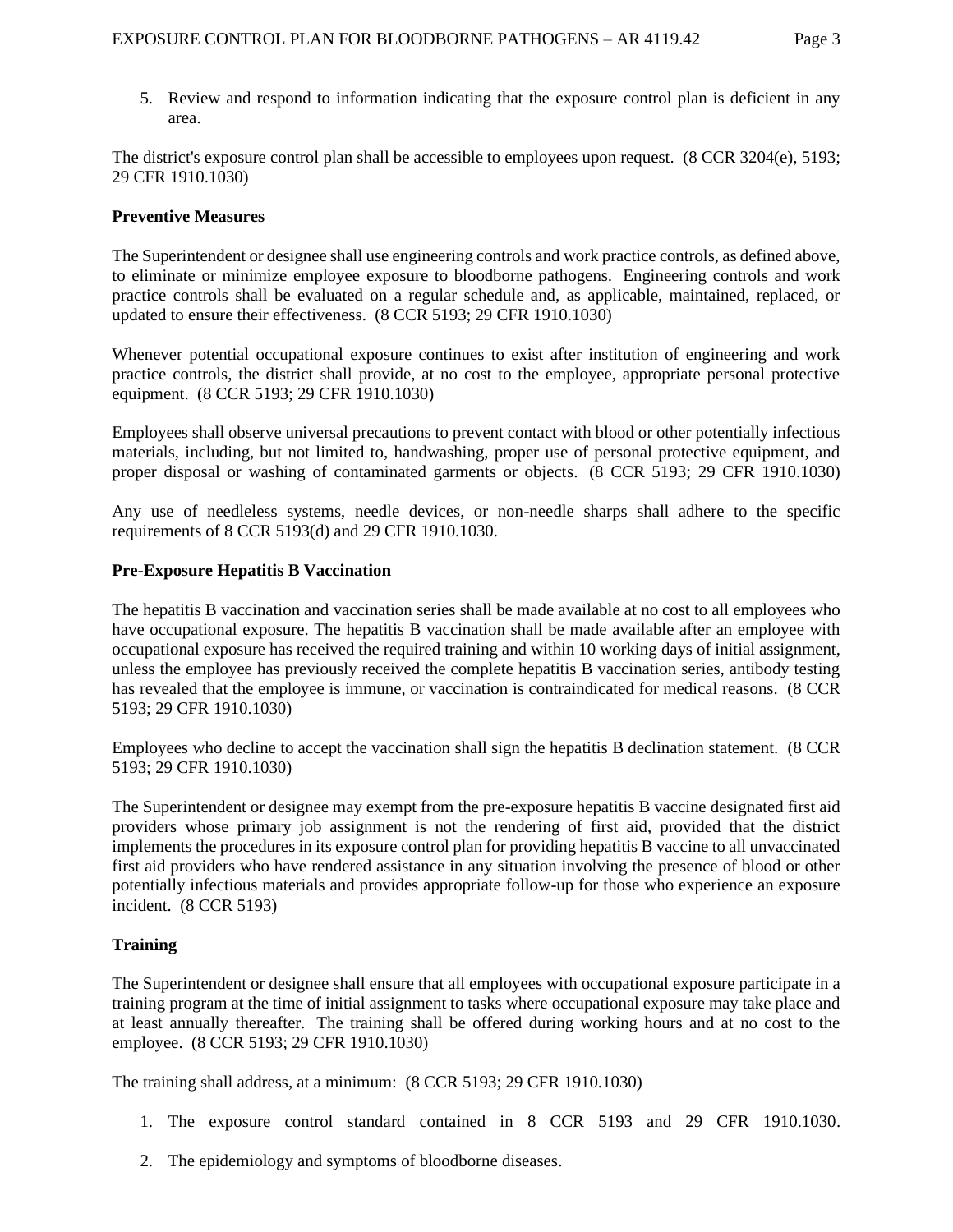- 3. Modes of transmission of bloodborne pathogens.
- 4. The district's exposure control plan and the means by which employees may obtain a copy of the written plan.
- 5. Appropriate methods for recognizing tasks and other activities that may involve exposure to blood and other potentially infectious materials.
- 6. The use and limitations of methods to prevent or reduce exposure, including appropriate engineering controls, administrative or work practice controls, and personal protective equipment.
- 7. The types, proper use, location, removal, handling, decontamination, and disposal of personal protective equipment.
- 8. The basis for selecting personal protective equipment.
- 9. The hepatitis B vaccine, including its efficacy, safety, and method of administration; the benefits of being vaccinated; and that the vaccine will be offered free of charge.
- 10. Appropriate actions to take and persons to contact in an emergency or exposure incident involving blood or other potentially infectious materials.
- 11. The post-exposure evaluation and follow-up that the district is required to provide for the employee following an exposure incident.

Additional training shall be provided to affected employees whenever a change, such as the introduction or modification of tasks or procedures or the introduction of new engineering, administrative, or work practice controls, affects the employee's exposure. The additional training may be limited to addressing the new exposures created. (8 CCR 5193; 29 CFR 1910.1030)

Designated first aid providers shall receive training that includes the specifics of reporting first-aid incidents which involve blood or body fluids which are potentially infectious. (8 CCR 5193)

### **Reporting Incidents**

All exposure incidents shall be reported as soon as possible to the Superintendent or designee.

Unvaccinated designated first aid providers must report any first aid incident involving the presence of blood or other potentially infectious material, regardless of whether an exposure incident occurred, by the end of the work shift. The full hepatitis B vaccination series shall be made available to such employees no later than 24 hours after the first aid incident. (8 CCR 5193)

### **Sharps Injury Log**

The Superintendent or designee shall establish and maintain a log recording each exposure incident involving a sharp. (8 CCR 5193; 29 CFR 1910.1030)

The exposure incident shall be recorded within 14 working days of the date the incident is reported to the district. (8 CCR 5193)

The information recorded shall include the following, if known or reasonably available: (8 CCR 5193; 29 CFR 1910.1030)

1. Date and time of the exposure incident.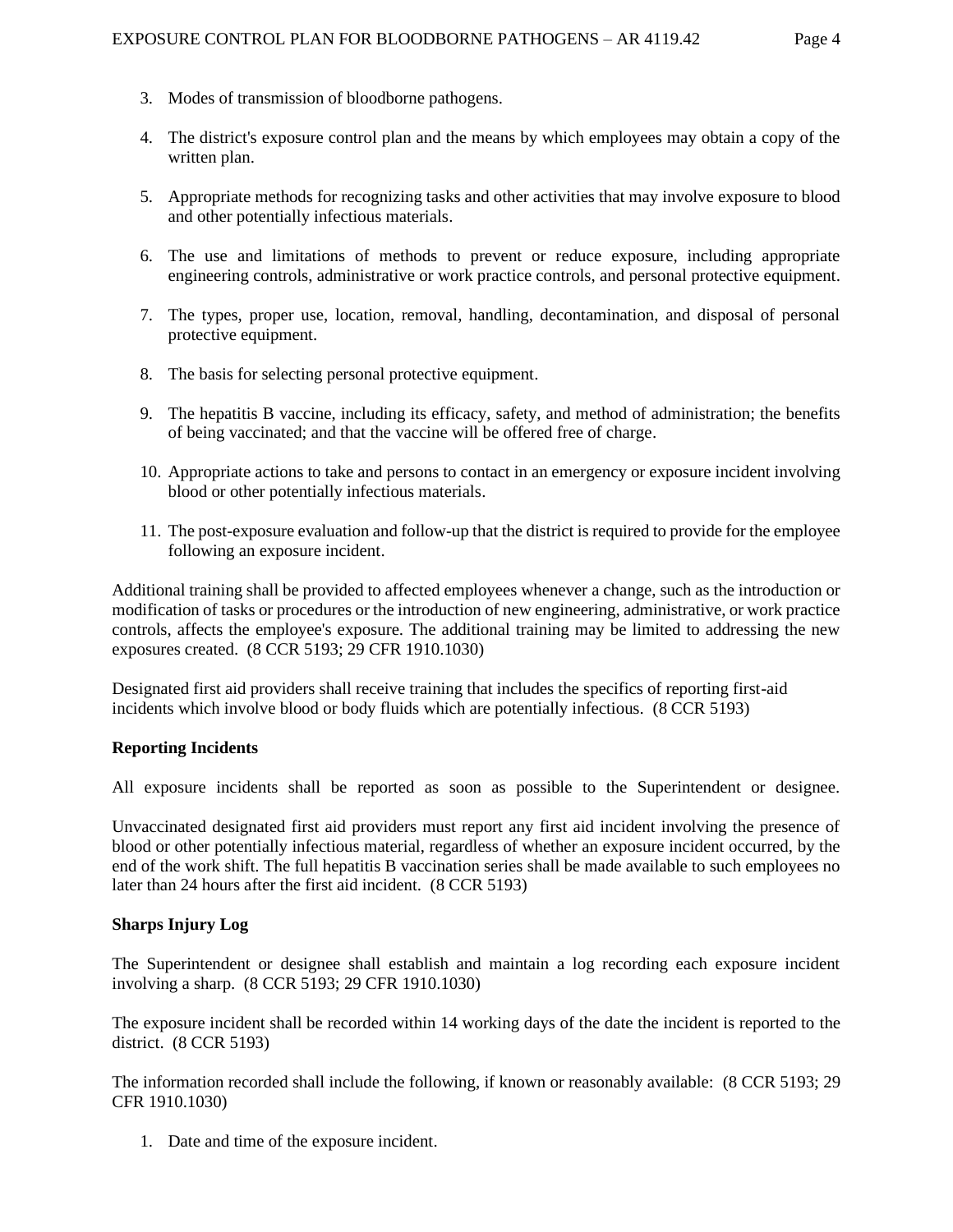- 2. Type and brand of sharp involved in the exposure incident.
- 3. A description of the exposure incident, including:
	- a. Job classification of the exposed employee.
	- b. Department or work area where the exposure incident occurred.
	- c. The procedure that the exposed employee was performing at the time of the incident.
	- d. How the incident occurred.
	- e. The body part involved in the incident.
	- f. If the sharp had engineered sharps injury protection, whether the protective mechanism was activated and whether the injury occurred before, during, or after the protective mechanism was activated.
	- g. If the sharp had no engineered sharps injury protection, the injured employee's opinion as to whether and how such a mechanism could have prevented the injury.
	- h. The employee's opinion about whether any other engineering, administrative, or work practice could have prevented the injury.

#### **Post-Exposure Evaluation and Follow-up**

Following a report of an exposure incident, the Superintendent or designee shall immediately make available to the exposed employee, at no cost, a confidential medical evaluation, post-exposure evaluation, and follow-up. The Superintendent or designee shall, at a minimum: (8 CCR 5193; 29 CFR 1910.1030)

- 1. Document the route(s) of exposure and the circumstances under which the exposure incident occurred.
- 2. Identify and document the source individual, unless that identification is not feasible or is prohibited by law.
- 3. With the consent of the exposed employee, provide for the collection and testing of the employee's blood for hepatitis B, hepatitis C, and HIV serological status.
- 4. Provide for post-exposure prophylaxis, when medically indicated, as recommended by the U.S. Public Health Service.
- 5. Provide for counseling and evaluation of reported illnesses

The Superintendent or designee shall provide the health care professional responsible for the employee's hepatitis B vaccination with a copy of 8 CCR 5193 and 29 CFR 1910.1030; a description of the employee's duties as they relate to the exposure incident; documentation of the route(s) of exposure and circumstances under which exposure occurred; results of the source individual's blood testing, if available; and all medical records maintained by the district relevant to the appropriate treatment of the employee, including vaccination status. (8 CCR 5193; 29 CFR 1910.1030)

The district shall maintain the confidentiality of the affected employee and the exposure source during all phases of the post-exposure evaluation. (8 CCR 5193)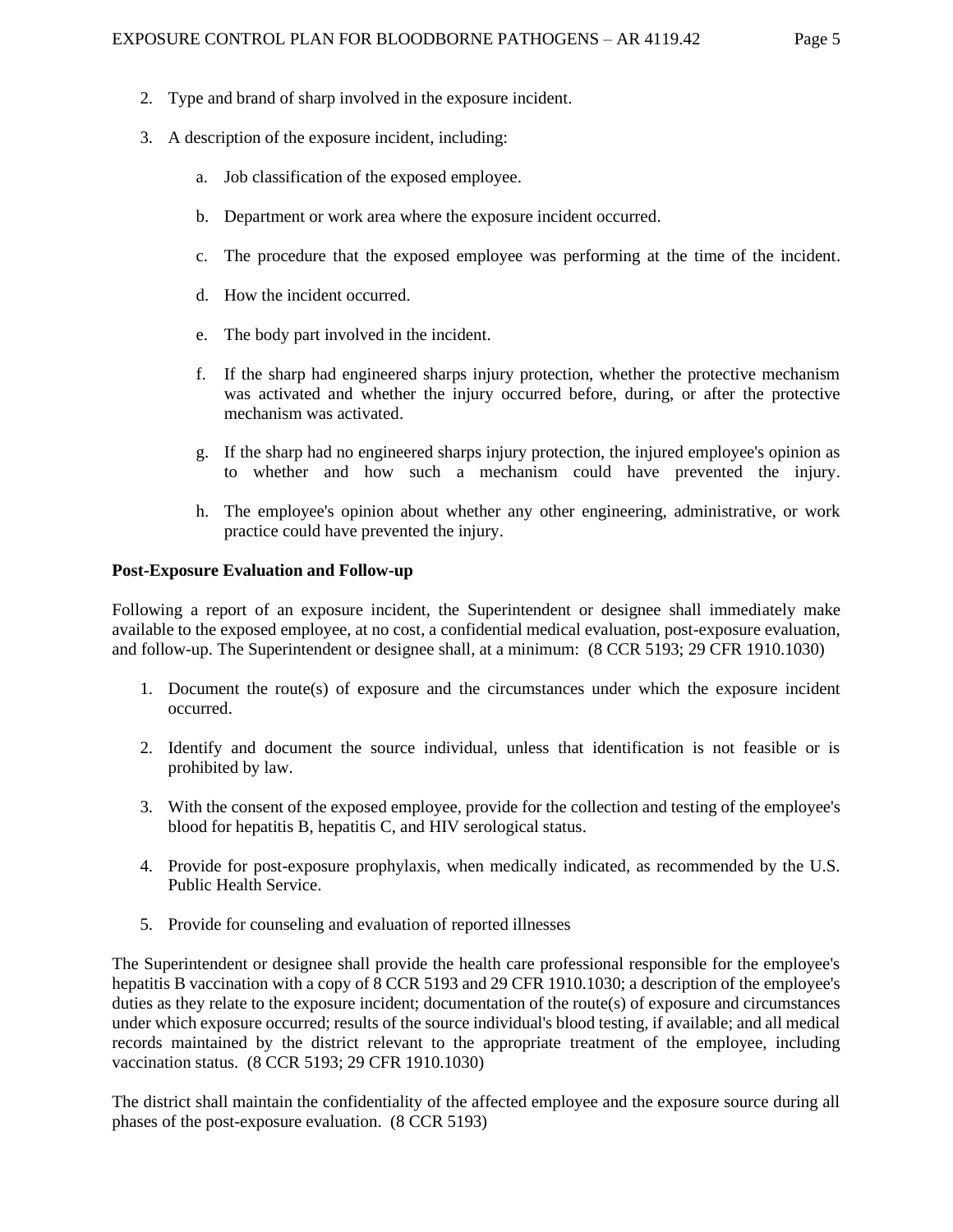### **Records**

Upon an employee's initial employment and at least annually thereafter, the Superintendent or designee shall inform employees with occupational exposure of the existence, location, and availability of related records; the person responsible for maintaining and providing access to records; and the employee's right of access to these records. (8 CCR 3204)

The district shall maintain a medical record of each employee with occupational exposure, including the employee's hepatitis B vaccination status, the results of any post-exposure medical examinations and follow-up procedures, a copy of the information provided to the health care professional, and a copy of the health care professional's written opinion. The medical record shall be kept confidential and not disclosed or reported without the employee's written consent to any person within or outside the workplace except as required by law. (8 CCR 5193; 29 CFR 1910.1030)

Upon request by an employee, or a designated representative with the employee's written consent, the Superintendent or designee shall provide access to a record in a reasonable time, place, and manner, no later than 15 days after the request is made. (8 CCR 3204)

Records shall be maintained as follows: (8 CCR 3204, 5193; 29 CFR 1910.1030)

- 1. The medical records of each employee with occupational exposure shall be maintained for the duration of employment plus 30 years.
- 2. Training records shall be maintained for three years from the date of training.
- 3. The sharps injury log shall be maintained five years from the date the exposure incident occurred.
- 4. Exposure records shall be maintained for at least 30 years.
- 5. Each analysis using medical or exposure records shall be maintained for at least 30 years.